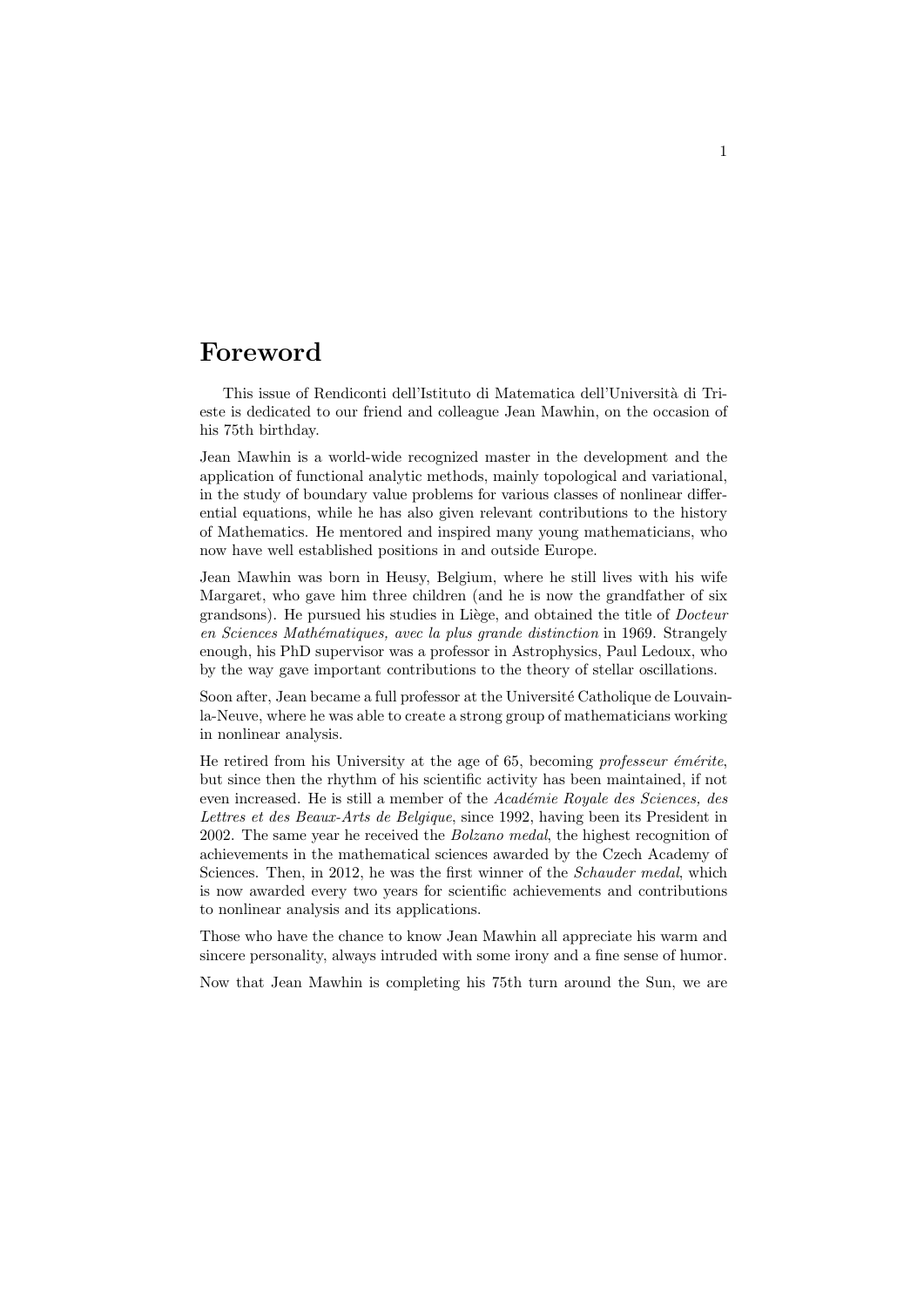looking forward to see, after his exploits during these first three, what his beautiful human and scientific activity will reserve us in the next quarter of a century.

To conclude, let us also mention that Jean Mawhin has been in the Editorial Board of our journal since 2005. It has been an honour for us, and we are sure that his collaboration will continue helping us improving the reputation of the journal.

Happy Birthday Jean! Bon Anniversaire!

2